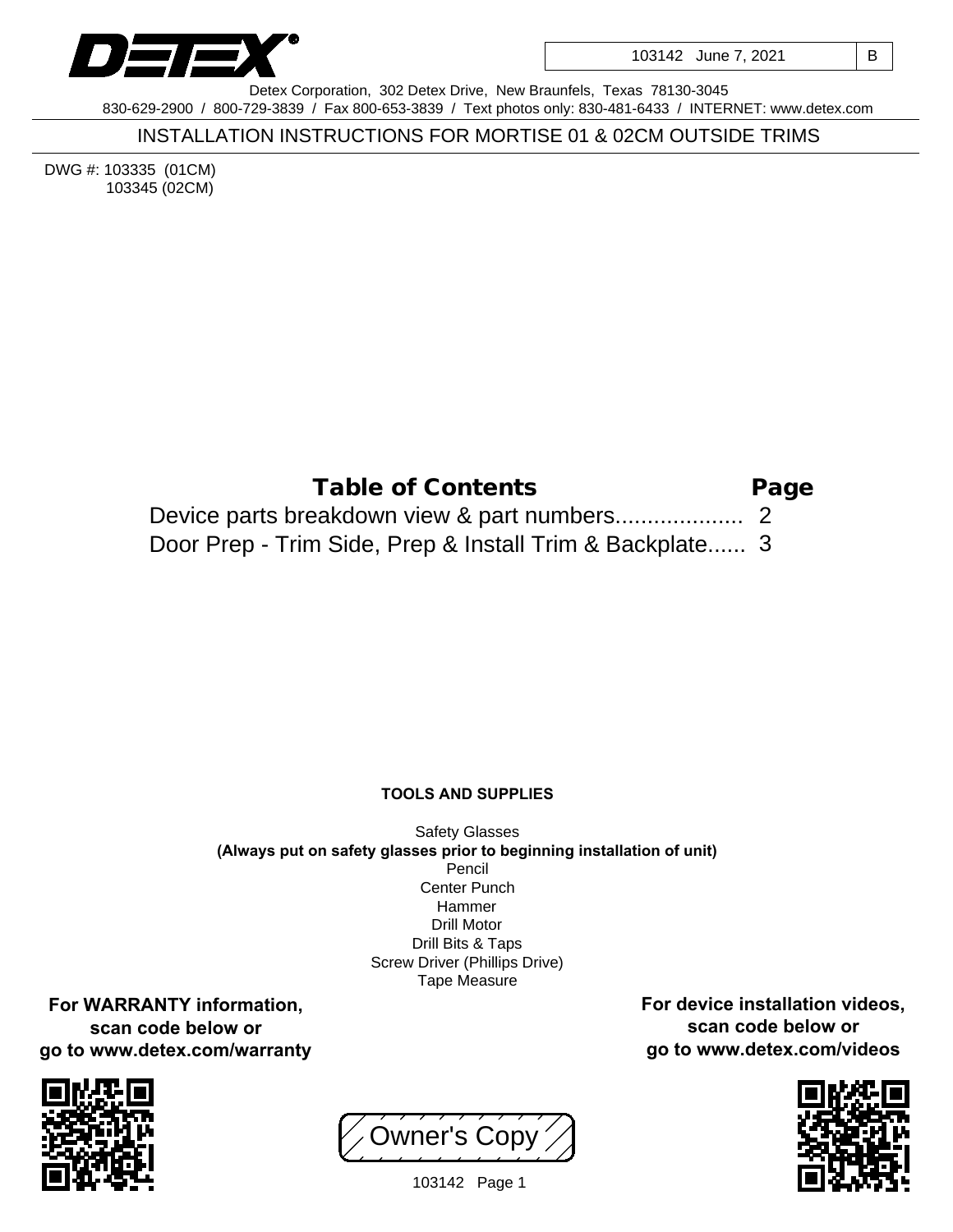| <b>ITEM</b> | PART NO.   | <b>QTY</b> | <b>DESCRIPTION</b>                                                |  |
|-------------|------------|------------|-------------------------------------------------------------------|--|
|             | 102219-9   |            | TRIM PULLPLATE, 01, (BLANK), BRUSHED STAINLESS STEEL FINISH (630) |  |
|             | 102218-9   |            | TRIM PULLPLATE, 02 (W/PULL), BRUSHED STAINLESS STEEL FINISH (630) |  |
|             | 102271-116 |            | SCREW, MACH, 1/4-20 X 1", PFH, STAINLESS STEEL (01)               |  |
| 2           | 102271-136 |            | SCREW, MACH, 1/4-20 X 2-1/4", PFH, STAINLESS STEEL (02)           |  |
|             | 102271-144 |            | SCREW, MACH, 1/4-20 X 2-3/4", PFH, STAINLESS STEEL (02)           |  |
| 3           | 102272-2   |            | WASHER, #14, FINISHED, STAINLESS STEEL                            |  |
| 4           | 102235-9   |            | PULL, 02C                                                         |  |
| 5           | 102264-1   |            | SCREW, MACH, 1/4-20 X 1/2" UNDERCUT, PFH (02)                     |  |